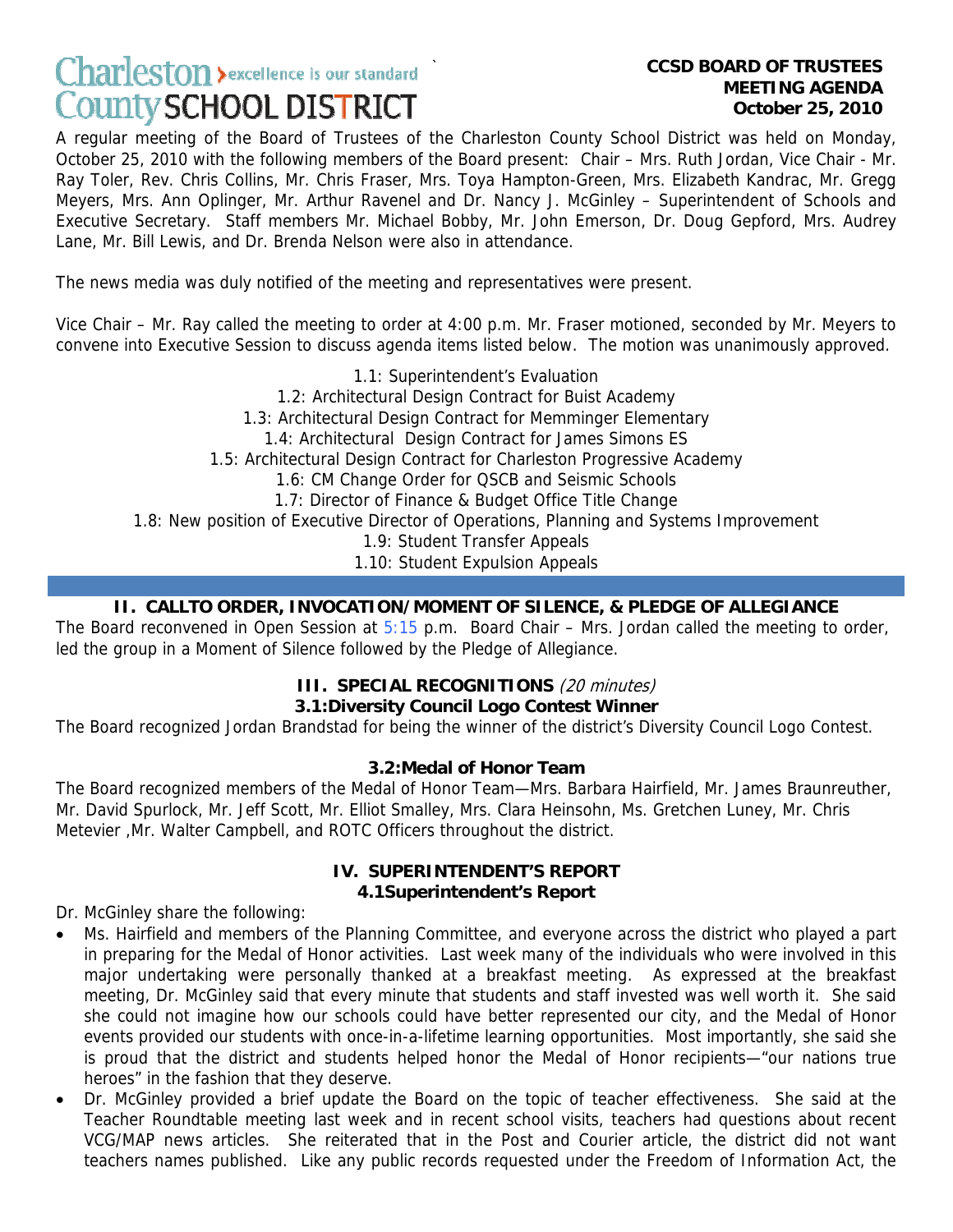district had no legal choice. And in every conversation with reporters on this topic, administration stressed the many reasons why MAP should not be used to evaluate teachers. MAP or any one test score is not the answer. Dr. McGinley went on to share the following 1) that the district's evaluation system does need to change, and 2) must work with teachers to come up with the answer. As directed by the Board at our last meeting, the district will be working in the next four months to create a set of recommendations for using annual student growths in the evaluation process. The recommended process needs to provide teachers with adequate supports; make goals clear ahead of time; incorporate fair measures of student achievement; and hold all of us accountable. Teachers were asked to join planning teams.

- The 2010 Parent Information Fair is scheduled this for Saturday at Burke High School from 10 a.m. to 2 p.m. Last year's event was a huge success, with over 400 parents who learned about the districts charter and magnet schools, tutoring and Supplemental Educational Services, and other supports and programs for CCSDs families. This year, principals and other representative from neighborhood schools will also be on hand to talk about their schools, making the event even bigger and better. CCSD families- and anyone interested in our choices and offerings are invited to come to the Fair.
- Election Day is three days after the Parent fair. This election will have a huge impact on public education, and the candidates have distinctly different views on things like the capital campaign, vouchers, early childhood education, and teacher effectiveness. Dr. McGinley encouraged community members to get out and vote on November 2nd.
- Dr. McGinley expressed appreciation for the four Board Members who will not be returning next month. She thanked Ms. Jordan, Mr. Toler, Senator Ravenel, and Mr. Meyers for being public servants for our district, schools, and children. Dr. McGinley shared the following personal notes then asked the audience to applaud the four advocates for public education. Before closing, Dr. McGinley also recognized outgoing Board of Trustees Members; Ruth Jordan, Gregg Meyers, Arthur Ravenel and Ray Toler for their commitment and dedication to public education. She said this was their last board meeting since they are not seeking re-election.
	- o Ms. Jordan was thanked for her limitless commitment to families was evident every time Mrs. Jordan picked up the gavel. In addition her tenure as Board Chair, her work on the Policy Committee will have a lasting and positive impact on our students for years to come.
	- o Mr. Toler was thanked for giving selflessly of his time and energy.

•

- o Senator Ravenel and Mr. Toler were thanked for hours spent visiting schools.
- o Senator Ravenal was thanked for continuing his public service in the district.
- o Mr. Meyers who started serving on the Board in 1996 served almost every role including Chair and Vice Chair and on every possible committee over the past fourteen years, was thanked. Dr. McGinley also thanked him for his role on the achievements of our students and schools.

#### **V.VISITORS, PUBLIC COMMUNICATIONS (Not to exceed 30 minutes)**

- 1. Mr. Jay Jones addressed the Board on behalf of Jennie Moore Elementary parents expressing concerns about the proposed plans to split Jennie Moore into a Primary/Elementary school and bumping of the building plan from Band 3 to Band 4. He urged the Board to build a new facility for Jennie Moore.
- 2. Mr. Jon Butzon thanked outgoing Board member, urged everyone to go out and vote on Election Day, and expressed the importance of Teacher Effectiveness after sharing CCSD data.

At this time, Mrs. Jordan recognized Mr. Ken Childs as one of the individuals who sponsored the reception for outgoing Board members.

#### **VI.APPROVAL OF MINUTES/EXECUTIVE SESSION AGENDA ITEMS**

#### **6.1: Open Session Minutes of October 11, 2010**

Mr. Toler motioned, seconded by Mr. Meyers, approval of Open Session Minutes of October 11, 2010. The motion was approved 9-0.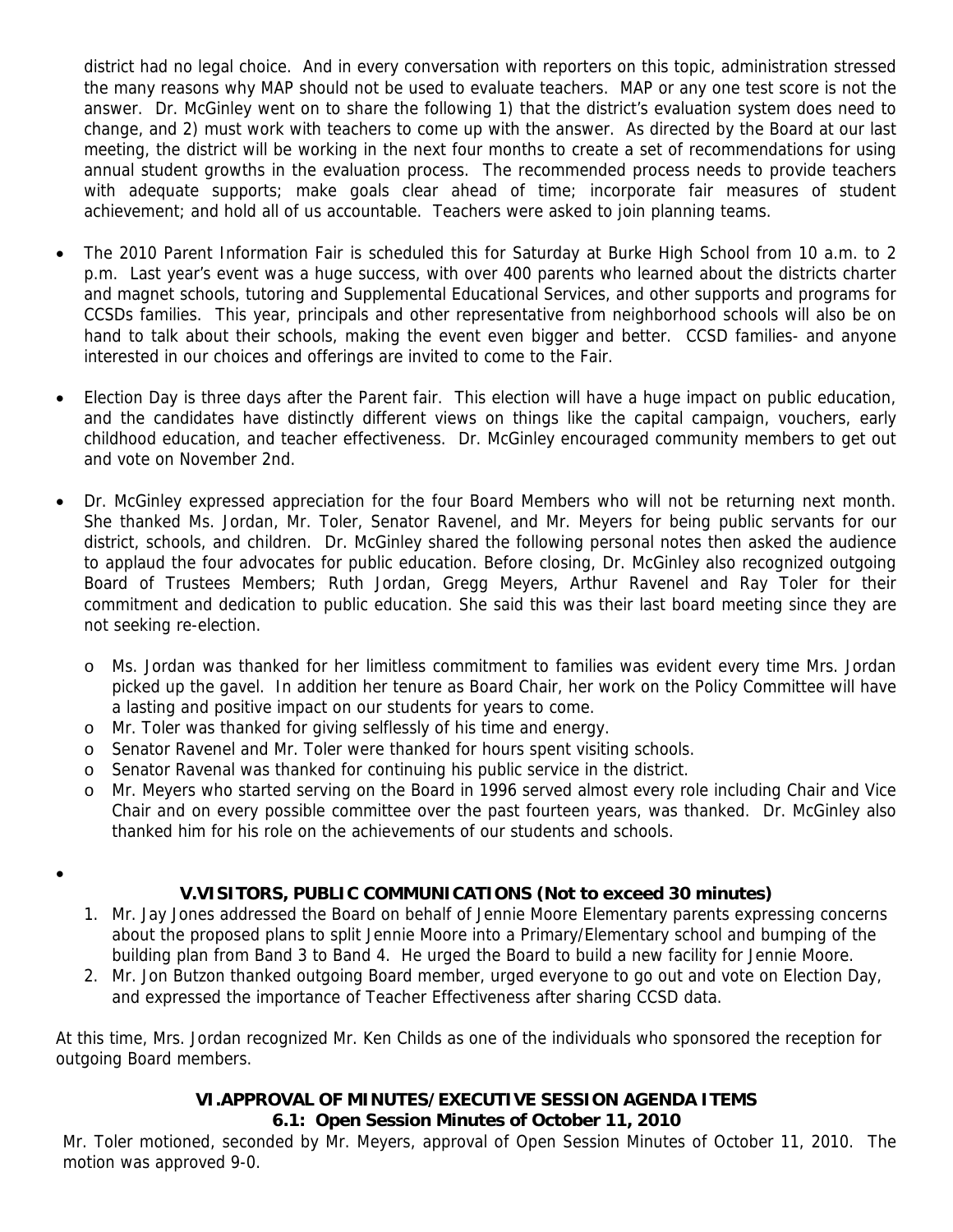#### **6.2: Motions of Executive Session of October 25, 2010**

**1.1: Superintendent's Evaluation** – The Board approved the Superintendent's Evaluation with a "Met Standards" rating for the 2010 school year. The motion was approve 8-1 (Kandrac opposed).

**1.2: Architectural Design Contract for Buist Academy** – The Board approved a motion authorizing staff to enter into a contract with Stubbs, Muldrow, Herin Architects, Inc. to provide complete Architectural Services for Buist Academy for the selective demolition design of Buist and for the reconstruction/renovation design of the existing school, at the existing 103 Calhoun Street site, in the amount of \$1,947,304.00(Capital Funds). The motion was approved 8-1 (Kandrac opposed).

**1.3: Architectural Design Contract for Memminger Elementary** – The Board approved a motion authorizing staff to enter into a contract with LS3P Associates, LTD to provide complete architectural services for Memminger Elementary School for the demolition and design of a new school at the existing 20 Beaufain Street school site in the amount of \$1,290,548.00 (Capital Funds). The motion was approved 8-1 (Kandrac opposed).

**1.4: Architectural Design Contract for James Simons ES** – The Board approved a recommendation authorizing staff to enter into a contract with Thomas & Denzinger Architects (T&D) to provide complete architectural services for James Simons Elementary School for the selective demolition design of the existing school and for the reconstruction/renovation design of the existing school, at the existing 741 King Street school site, in the amount of \$1,553,525.00 (Capital Funds). The motion was approved 8-1 (Kandrac opposed).

**1.5: Architectural Design Contract for Charleston Progressive Academy** – The Board approved a recommendation authorizing staff to enter into contract with Liollio Architecture to provide complete architectural services for Charleston Progressive Academy for the demolition design of parts of the existing school and design for the renovation and construction of a new addition at the existing 382 Meeting Street school site in the amount of \$1,388,332.00 (Capital Funds). The motion was approved 8-1 (Kandrac opposed).

**1.6: CM Change Order for QSCB and Seismic Schools** – The Board approved a change order recommendation for CM Services for 6 schools to include 5-seismic schools: Buist Academy, Charleston Progressive Academy, James Simons Elementary School, Memminger Elementary School and Sullivan's Island Elementary School and the new Montessori School funded from the Qualified School Construction Bonds, in the amount of \$7,134,400.00 (Capital-QSCB funds). The motion was approved 8-1 (Kandrac opposed).

**1.7: Director of Finance & Budget Office Title Change** – The Board approved a change of Title for Ms. Terri Shannon who is currently the Director of Finance, to the Executive Director of Finance and Mr. Allen Milburn from Budget Officer to Director of Budgeting. The motion was approved 8-1 (Kandrac opposed).

**1.8: New position of Executive Director of Operations, Planning and Systems Improvement** – The Board approve a recommendation to appoint Mr. Troy Williams to the new position of Executive Director of Operations, Planning and Systems Improvement. The motion was approved 8-1 (Kandrac opposed).

**1.9: Student Transfer Appeals** – The Board approved student transfer appeals A, B, and C; denied student transfer appeal E; postponed action on student transfer appeal D. The motion was approved 9-0.

**1.10: Student Expulsion Appeals** – The Board identified November 4<sup>th</sup> at 9:00 a.m. to hear two student expulsion appeals.

#### **6.3:Financial Minutes of October 11, 2010**